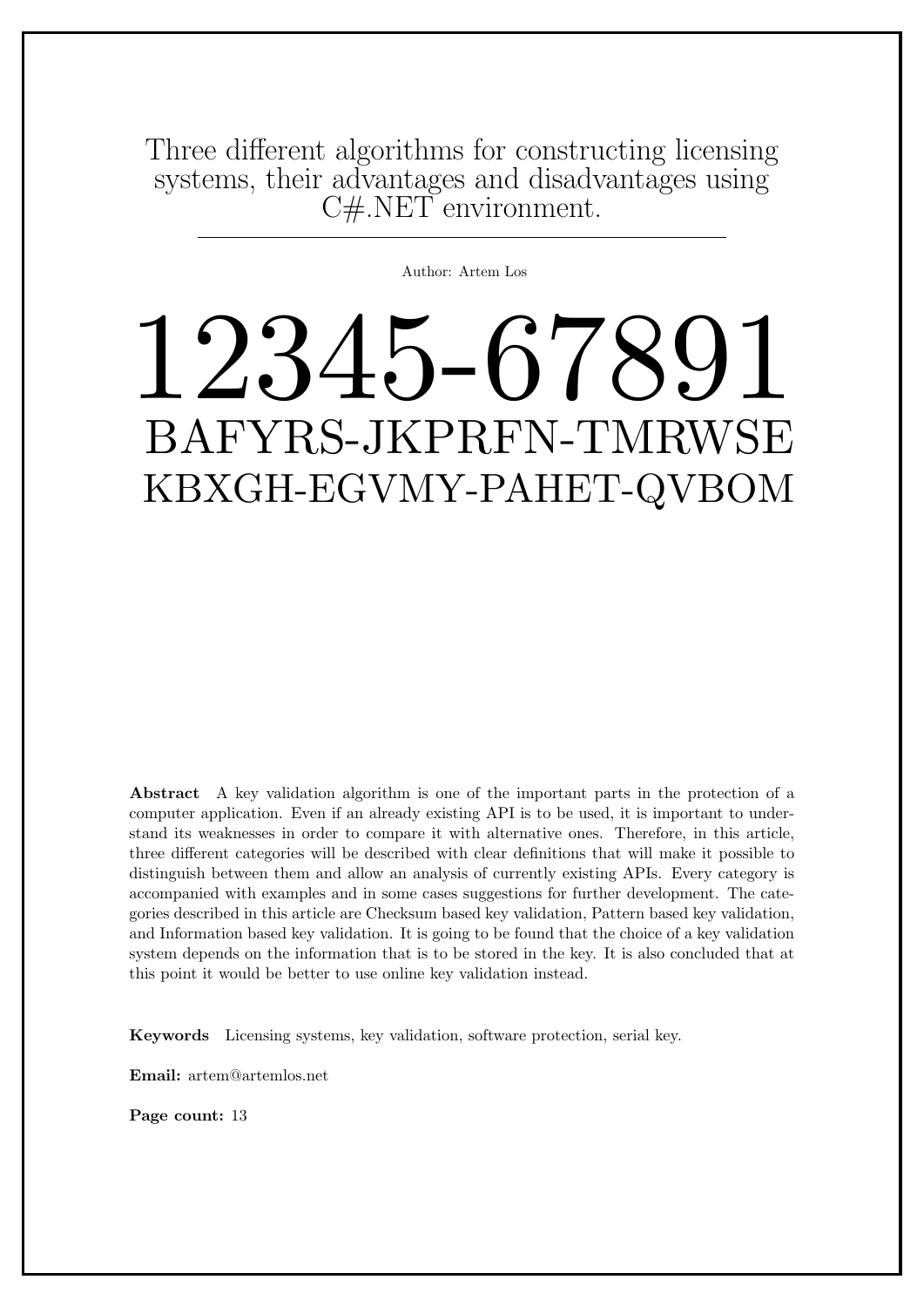# Introduction

The problem of finding the appropriate licensing system might not seem that important when developing applications of different kinds. Usually, we focus on making the actual application as good as possible and leaving the licensing system to the end. However, if the protection against illegal use is important, licensing systems of different kinds have to be considered.

There are at this point at least three ways of protecting computer application. The first way is to use an already existing service like Windows Store. The second way is to use already existing APIs. The third way is to build your own system.

In this paper, I would like to describe three different ways of constructing your own key validation algorithm that works without internet connection, and at the same time convey the weaknesses of each of them. Even if you are not going to build your own algorithm, one of the aims of this article is to give the ability to analyse key validation algorithms once you know what group they are from. For this purpose, every section contains a strict definition of a given system, so that when you have found an already existing API, you can spot which group it belongs to and thus get to know its weaknesses.

#### History

- This article was written 2014.02.09.
- Added a bibliography, changed the cover page. 2014.04.20.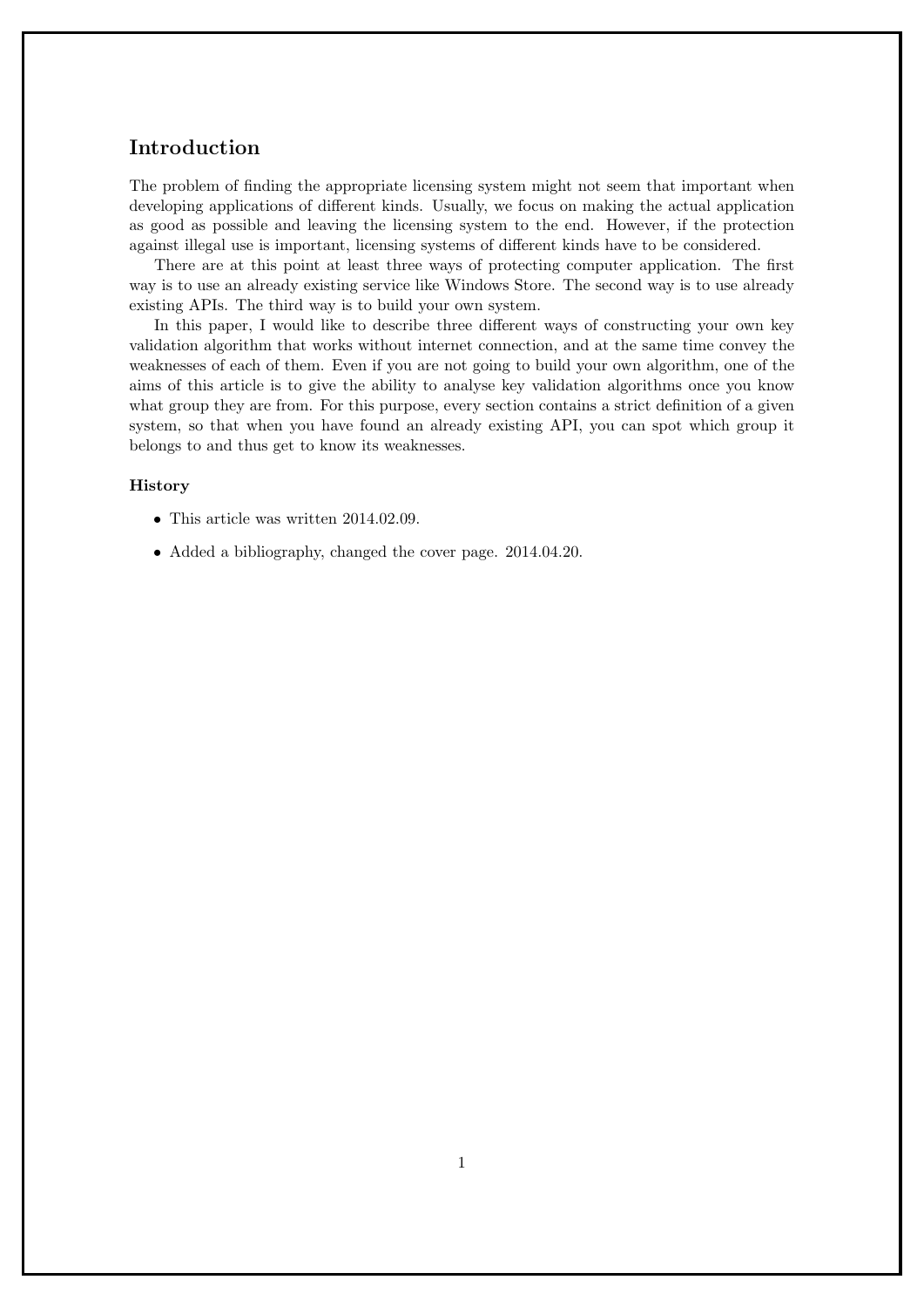## 1 Checksum based key validation

This is the most common, very simple-to-implement licensing system that uses a function to calculate a checksum of specific data. A strict definition is:

A key validation algorithm where two types of data are present to the user in such a way that the data2 is directly dependent on data1.

Usually, this means that the data1 is the customer's name and data2 is the serial key that is sent along with customer's name. Ideally, the function that generates data2 based on data1 is destructive, that is, it should not be possible to find data1 given data2. When the serial key is to be validated, the end-user application has to check whether the relation between data1 and data2 is true.

Another way of looking at it is:

 $x =$  name of the customer (data1)  $f(x)$  = the serial key (data2)

If it can be said that a key validation is check sum based, it is has following weaknesses.

#### Weaknesses

- If  $f(x)$  is known or at least if there is a relation that can be seen between  $x_1$  and  $f(x_1)$ , the key algorithm can be found.
- Requires the end-used program(client) to have  $f(x)$  embedded into the code in some way.  $\implies$  If the program is disassembled,  $f(x)$  can be found.
- During runtime, a temporary hash is going to be calculated and stored in a variable. This value might be obtained by an external application.
- Does not give more information than if the key is valid or invalid.

### 2 Pattern based key validation

This is the validation algorithm that is what is usually referred to as a serial key. It is based on the idea that only specific combinations of characters are to be considered valid, hence the name 'pattern based'. The strict definition is:

```
A key validation algorithm where one type of data (key) is present to the
user, and which is validated by a set pattern.
```
Since there are so many applications that have used this technique, it will not be possible to list all kinds of pattern based key validations, so it can be noted that as long as a set pattern is defined and there is only one type of data, it can be referred to as pattern based key validation.

Example 1 A pattern can be as simple as a restriction of which characters can be entered and how long the key can be. It might also be constructed in such a way that the last digit is dependent on the sum of all other digits in the key, for instance: say the key length is 10, and the last digit is the sum of all digits in front of it modulo 7. Below, an example of such key:

1234567891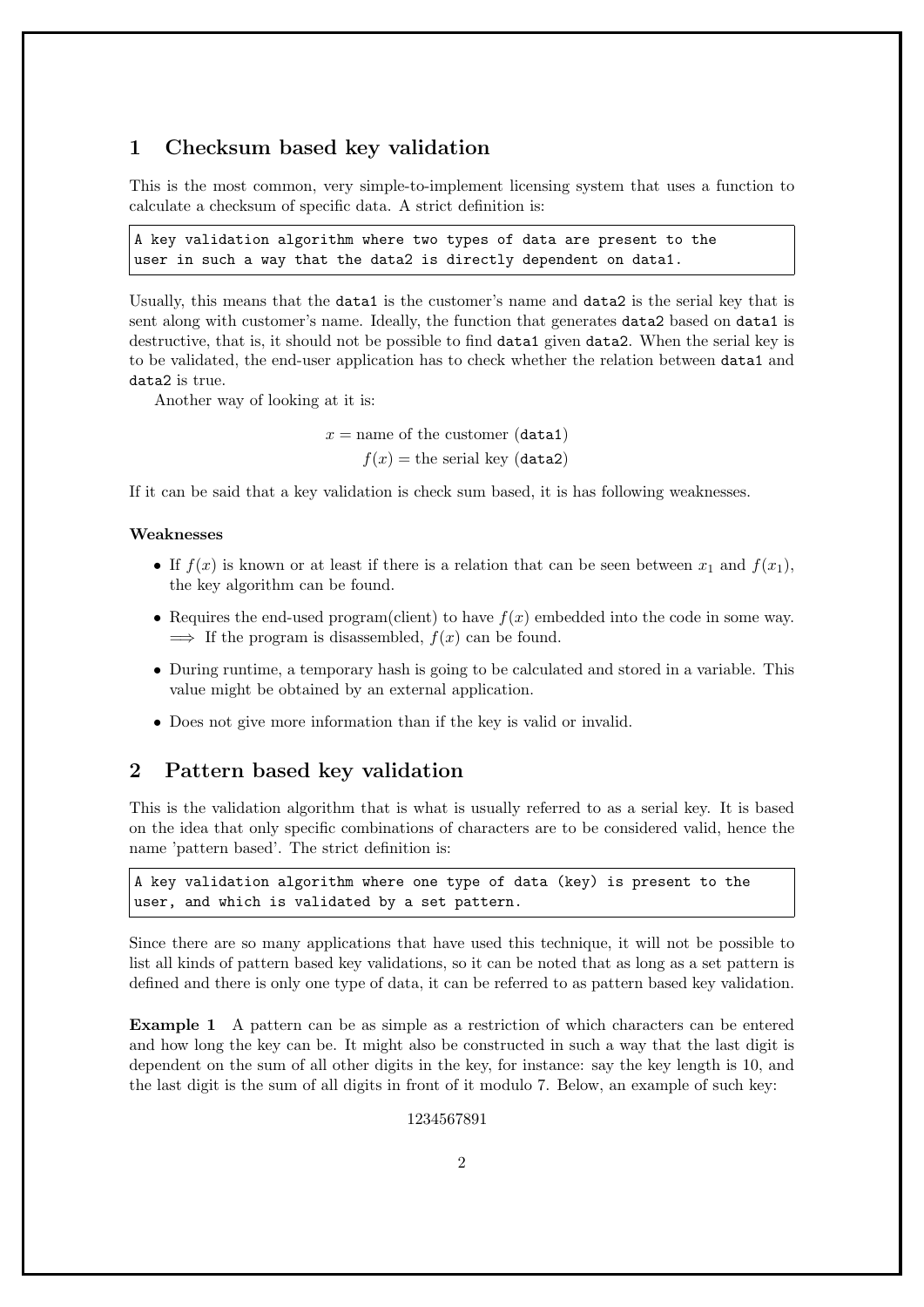The last digit is 1 since,

$$
1 + 2 + 3 + 4 + 5 + 6 + 7 + 8 + 9 \mod 7 = 1
$$

This can, of course, be made even more complex by adding more rules to the pattern. As a result, instead of allowing  $10^9$  possible combinations, because there are now 8 places where digits can be placed in any way, and for each of these ways there is going to be one 'last digit', there are now  $10<sup>8</sup>$  different combinations that would satisfy this rule. There more rules, the less combinations that will satisfy that pattern.

Design the system In order to construct such a system, there are at least two different approaches. One would be to work with Regular Expression  $(\text{Reg Ex})^1$  or to use a specialized API for this particular task. In most cases, Reg Ex allows any kind of pattern validation that can later be extended by additional code logic. However, in case there is a need to set up a pattern based validation very quickly, specialized API can be used.

Reg Ex is a powerful tool that opens doors for various pattern recognitions. This makes it possible to use the pre-built rules to construct any kind of pattern based validation. In order to check keys using the pattern that was defined in the introduction, following code can be used:

```
1 static void Main (string [] args)
2 \mid f3 System . Text . Regular Expressions . Regex Check = new System . Text.
          RegularExpressions.Regex("\\d{10}");
4
5 string key = " 1234567891 " ;
6
7 if (Check. IsMatch (key))
 8 {
9 // The key length is 5 and it consists of only digits,
10 //so the probability is high that we have the right key
11
12 int sum = 0;
13
14 \vert for (int i = 0; i < key. Length -1; i++)
15 {
16 sum += key [i];
17 }
18
19 if ( sum % 7 == (int) Char. GetNumericValue (key [key. Length-1]))
20 {
21 \begin{bmatrix} 21 & 0 \end{bmatrix} Console . WriteLine ("Valid");
22 }
23 else
24 {
25 Console . WriteLine ("Invalid");
26 }
27 }
28 else
29 {
30 Console . WriteLine ("Invalid");
31 }
32
33 Console . ReadLine ();
34 \mid
```
 $1$ Read more: http://msdn.microsoft.com/en-us/library/system.text.regularexpressions.regex(v= vs.110).aspx, Last accessed 2014.02.03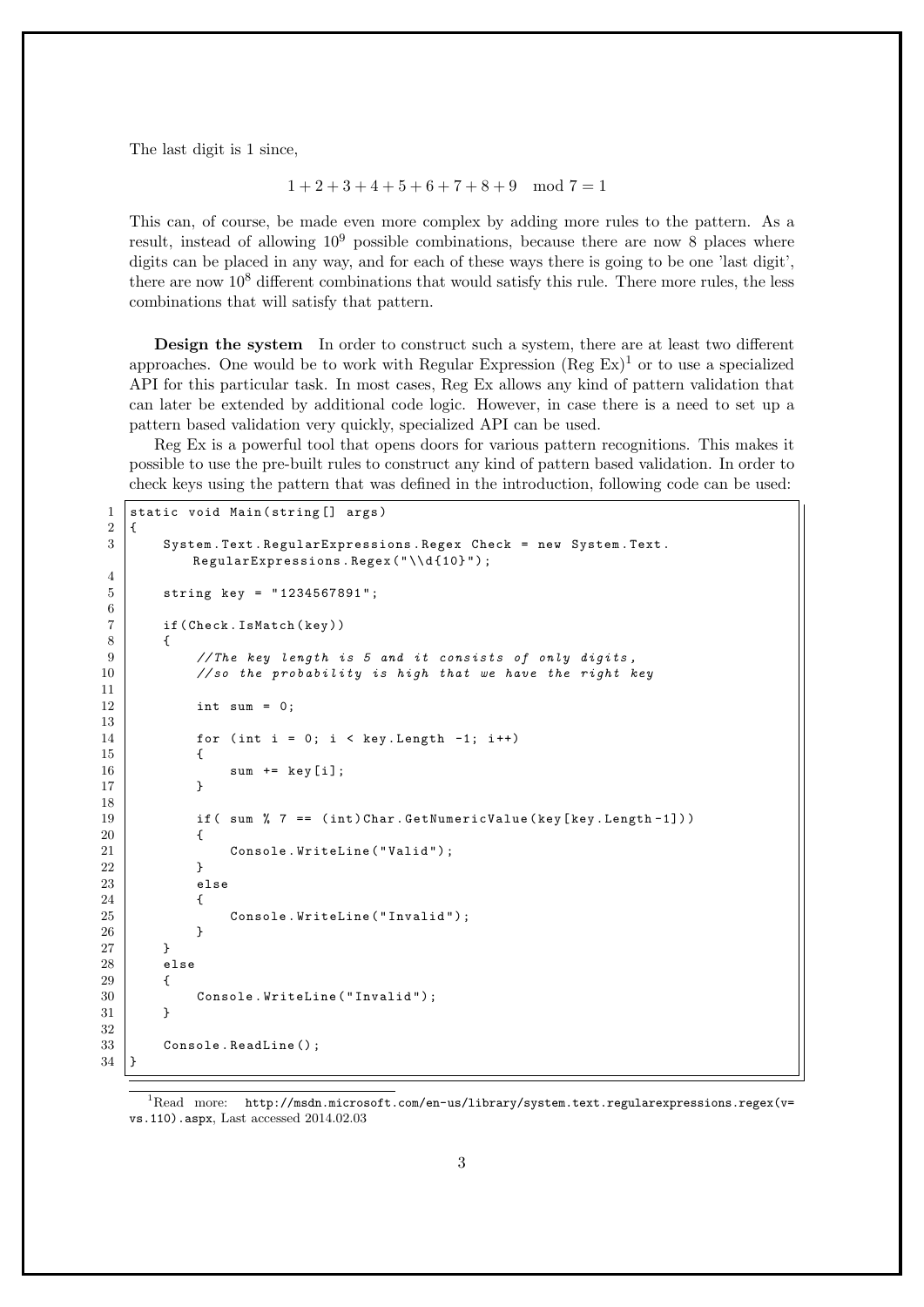The Reg Ex is used to see if the input string contains only 10 digits. Later on, using some logic, it can be checked that the last digit is following the rule.

In 2009, an API<sup>2</sup> was developed that would work as a specialized API for pattern based key validation, however, it should be noted that this is a universal idea, and it can be adjusted and optimized for specific needs.

The main idea is to construct two methods, one that will generate a key that follows this pattern and one that will validate a key to see if it follows the pattern. In the API, it was chosen to allow the developer to store the pattern as a string, where different symbols represent fragments of a small pattern(see Table 1). In order to make it even more complex, an ability to add functions that would calculate the modulo of a range of numbers in the key was added (see Table 2).

Now, in order to set up a pattern with the same rules as the one that was described in the beginning of this example, following pattern would be entered.

| $\#$ ########[+1,8/7] |
|-----------------------|
|-----------------------|

|               | Symbol   Definition                    |
|---------------|----------------------------------------|
| $^{\#}$       | A random number                        |
| $\ast$        | A random uppercase letter              |
| @             | A random lowercase letter              |
| $\%$          | A random lowercase or uppercase letter |
| $\mathcal{P}$ | A random number or uppercase letter    |
|               | A random number or lowercase letter    |

Table 1: The basic definitions of small pattern fragments.

| Symbol     | Description                            | Example                                 |
|------------|----------------------------------------|-----------------------------------------|
| [XY]       | Generates a random char from X to Y.   | $[AC]$ = either A,B or C                |
|            |                                        | $[\text{ac}] = \text{either a, b or c}$ |
|            |                                        | $[35] =$ either 3,4 or 5                |
| [X/Y]      | Takes the char's ASCII value           | $\#$ [1/7] generates eg. 65             |
|            | at X mod the number Y.                 | since 6 (54) $\implies$ and 54 mod 7= 5 |
| $[+X,Y/Z]$ | Adds chars' ASCII values               | $\#H[+1,2/7]$ generates eg.182, where   |
|            | (or the digit values if it is a digit) | $1+8 \mod 7 = 6$                        |
|            | at X and Y and takes mod Z.            |                                         |

Table 2: More complex fragments for construction of a pattern. Note that for the second and the third rule, the character that the function is using cannot not be after the the function itself, i.e. the key is read from left to right.

Example 2 Not only restriction of characters can be used as an example of pattern based key validation, but also explicit use of mathematical functions. The idea of this key validation was suggested by  $PaulG$  on StackOverflow<sup>3</sup>.

 $^{2}$ http://skbl.clizware.net/help.html. Last accessed 2014.01.31

 $^3$ http://stackoverflow.com/a/3007632/1275924. Last accessed  $2014.01.31$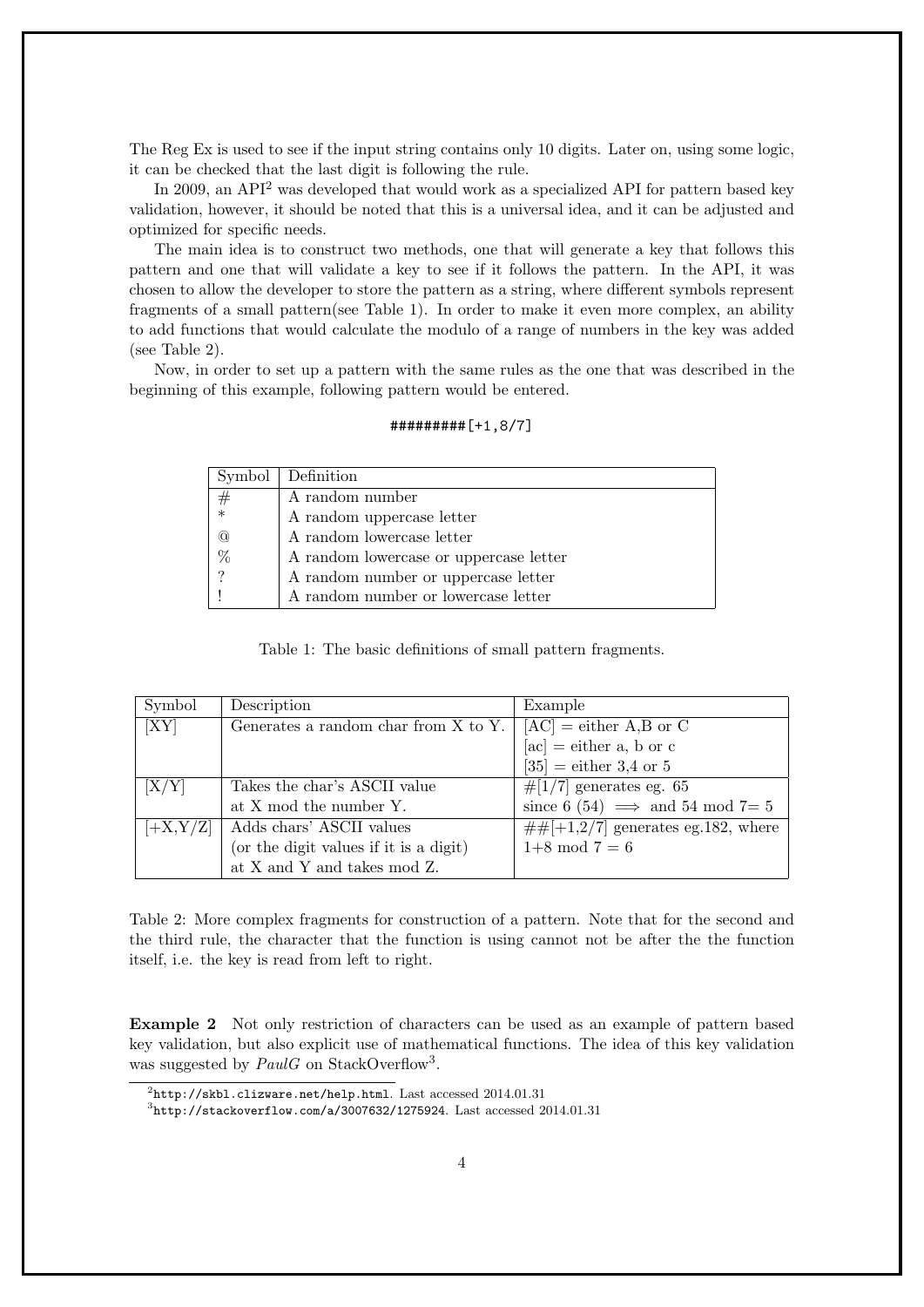The idea behind this key validation technique is based on a simple concept in mathematics – a function.



Figure 1: A graph for generation and validation of serial keys.

In order to generate a key, a specific number of points should be noted down. For simplicity, three points are going to be used. In order to set specific boundaries for the size of the input and the output of the function, modular arithmetic can be used. The final points can be converted into for instance, base 26, which will only include letters in the output. The code below illustrates this idea.

```
1 static void Main (string [] args)
2 \mid \in3 Func <int, long > function = x = > x * (x - 1) * (x - 3);
4
5 string key2 = CreateKey (function, 3456);
6 Console . WriteLine (ValidateKey (key2, function, 3456));
7 Console . ReadKey () ;
8 }
9
10 static string CreateKey (Func<int, long> f, int mod)
11 \mid \xi12 System. Security. Cryptography. RNGCryptoServiceProvider rng = new System.
          Security . Cryptography . RNGCryptoServiceProvider () ;
13 byte [] rndBytes = new byte [4];
14 rng. GetBytes (rndBytes);
15 int rand = modulo (BitConverter. ToInt32 (rndBytes, 0), mod);
16 int key = modulo (f(rand), mod);
17
18 rng. GetBytes (rndBytes);
19 int rand2 = modulo (BitConverter.ToInt32 (rndBytes, 0), mod);
20 int key2 = modulo(f(rand2), mod);21
22 | rng. GetBytes (rndBytes);
23 int rand3 = modulo (BitConverter. ToInt32 (rndBytes, 0), mod);
24 int key3 = modulo (f (rand3), mod);
25
26
27 decimal outputData = 1; //this could've been 0 too, however, in that case,
          we would need
28 // to take this into consideration when the key is
                                  deciphered (the length)
```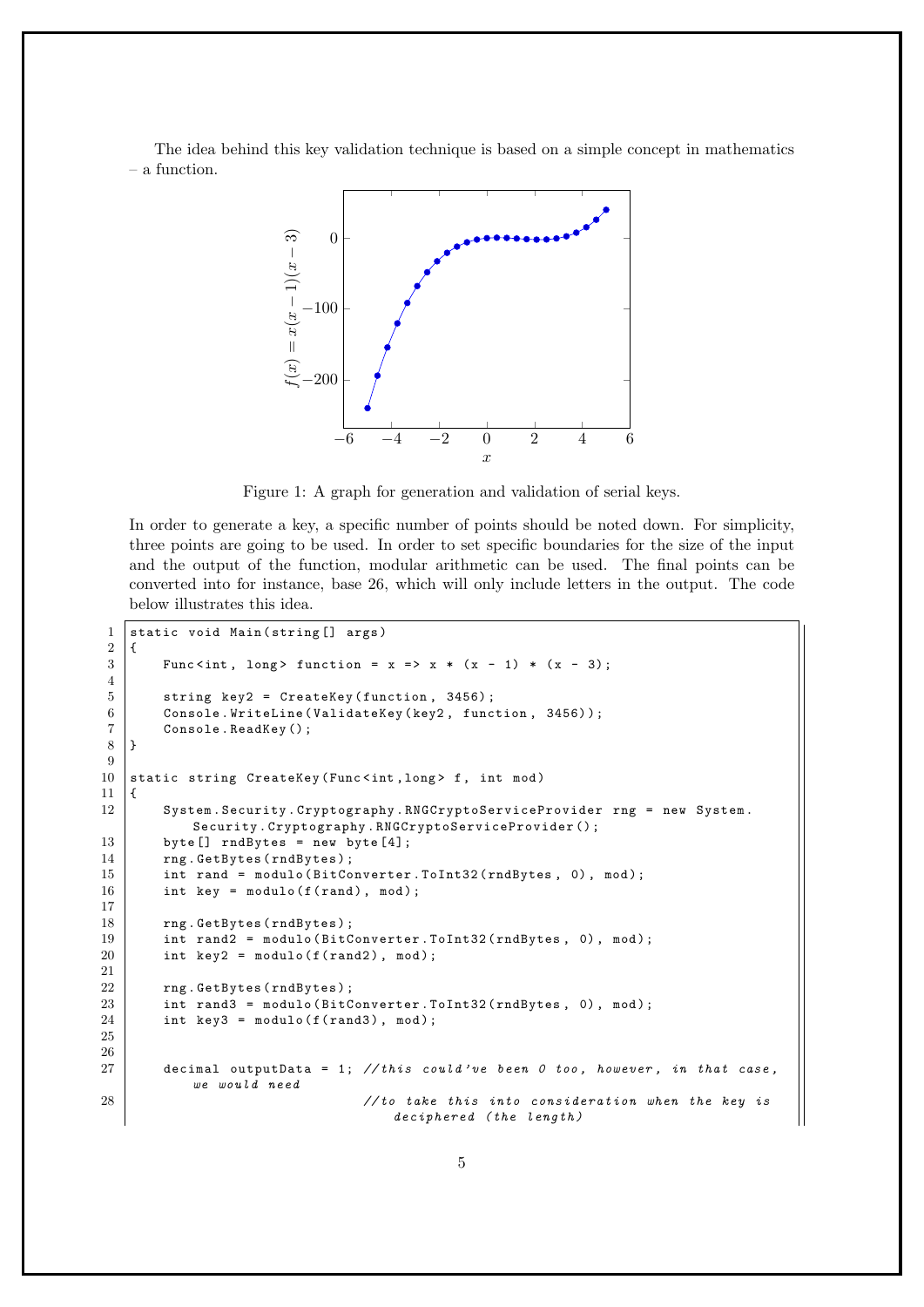```
29
30 outputData *= (decimal)Math.Pow(10, mod.ToString().Length);
31 outputData += rand;
32 outputData *= (decimal)Math.Pow(10, mod.ToString().Length); //maybe need a
            one somewhere to fill up the space
33 outputData += key;
34 outputData *= (decimal) Math. Pow (10, mod. ToString (). Length);
35
\begin{array}{c|cc}\n 36 & \text{outputData} & \text{+=} & \text{rand2;} \\
 37 & \text{outputData} & \text{==} & (\text{decim} & \text{...} & \text{...} & \text{...} \\
 \end{array}outputData *= ( decimal ) Math . Pow (10, mod . ToString () . Length ) ;
38 outputData += key2;
39 outputData *= (decimal) Math. Pow (10, mod. ToString (). Length);
40
41 outputData += rand3;
42 outputData *= (decimal) Math. Pow (10, mod. ToString (). Length);
43 outputData += key3 ;
44
45 string output = base10ToBase26 (outputData.ToString ());
46
47 return output;
48 }
49
50 static bool ValidateKey (string key, Func<int, long> f, int mod)
51 \mid \{52 string base10 = base26ToBase10(key);
53 int modLength = mod. ToString (). Length;
54
55 for (int i = 0; i < 3; i++)
\begin{array}{c|c}\n56 & \text{f}\n\end{array}if (modulo (f(Convert.ToInt32(base10.Substring (1, modLength))), mod) ==
                Convert. ToInt32 (base10. Substring (modLength + 1, modLength)))
58 {
59 base10 = base10. Substring (2 * modLength);
60 }
61 else
62 {
63 return false;
64 }
65 }
66
67 return true;
68 }
69
70 static decimal maxModValue ()
71 \mid \{72 // this is the maximum length of mod variable considering we<br>
73 //have 3 points (1 point = 2 values).
        //have 3 points (1 point = 2 values).
74 return ( decimal . MaxValue . ToString ( ) . Length - 1) / 6;
75 }
76
77 \vert /* The functions below are simply to make the keys look better! the main logic
        is above this line. Please copy-paste those functions from: http://dev.
        artemlos.net/func/conf1.txt*/
```
#### Weaknesses

• Almost all examples of pattern based key validation (except when there is a restriction for length, type of input, i.e. what can be restricted using Reg Ex), there is a data2 that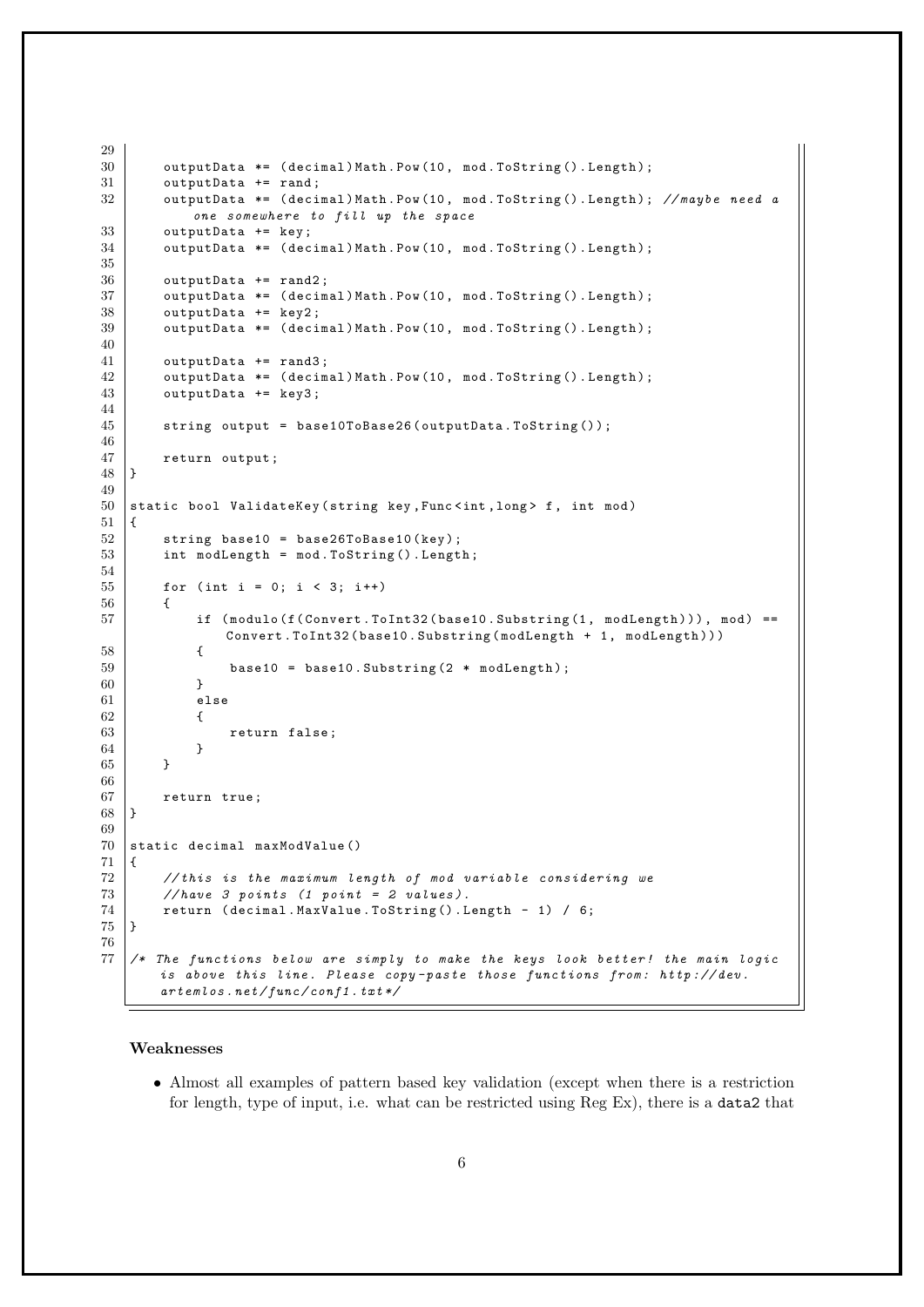is dependent on data1. This means that weaknesses of checksum based key validation should be considered when assessing a pattern based key validation.

- A pattern of a valid key makes it more difficult to guess the right key, however, if a pattern allows too many keys to be valid, for example, if it is only restricted for digit input only, the probability is high that the key can be guessed.
- The more keys that are available to the user, the more vulnerable is the pattern. For example, if the user knows that all keys have a common tendency, this can be used to find keys that would satisfy that pattern.

## 3 Information based key validation

This type of licensing system is one that can be used as an alternative to online based key validation (when the key is checked using an external database). Depending on how it is implemented, it can allow a very strong protection for an application.

A key validation algorithm where one type of data is present to the user. Some information is stored in the data also.

There are two different ways of implementing such a system. One is to use symmetrical cryptography, which will reduce the key length, and the other is to use asymmetrical cryptography, which generally will produce a larger key length.

Usually, there is a trade off involved. The securer an algorithm is, the longer the output key will be and the less information can be stored and considered useful (any information except for the checksum).

An algorithm of this kind contains at least two different types of encryptions. One is responsible for the checksum or the signature of the information and the other one is responsible for the encryption of both the checksum and the information. If the information inside the key is not confidential, which it should not be, the second encryption step can be avoided to save key output. This is then a clear example of checksum based key validation, where information is data1 which affects the checksum data2, and thus the limitations of checksum based key validation should be considered when assessing the vulnerability of a given system.

The structure of the information, i.e. what the information is built up from, for instance date of creation, set interval of time, et cetera, is similar to pattern based key validation. Depending on how the information is designed, and what type of information is stored, they both contribute to a pattern. Therefore, it should still be considered to use the second step of encryption, that is when both the checksum and the useful information are encrypted, even if the useful information in itself is not confidential, the way it is structured poses a threat to the licensing system. The less a user knows about the system, the securer the system is.

**Symmetric cryptography** SKGL API $4$  contains an information storage structure similar to the one in Figure 2. It uses both a checksum to check for alteration of data and it also encrypts it together with the useful information.

A possible key (decrypted), using the key structure in Figure 2 could be similar to:

 $(693937080 20120430 030 000 80966)_{10}$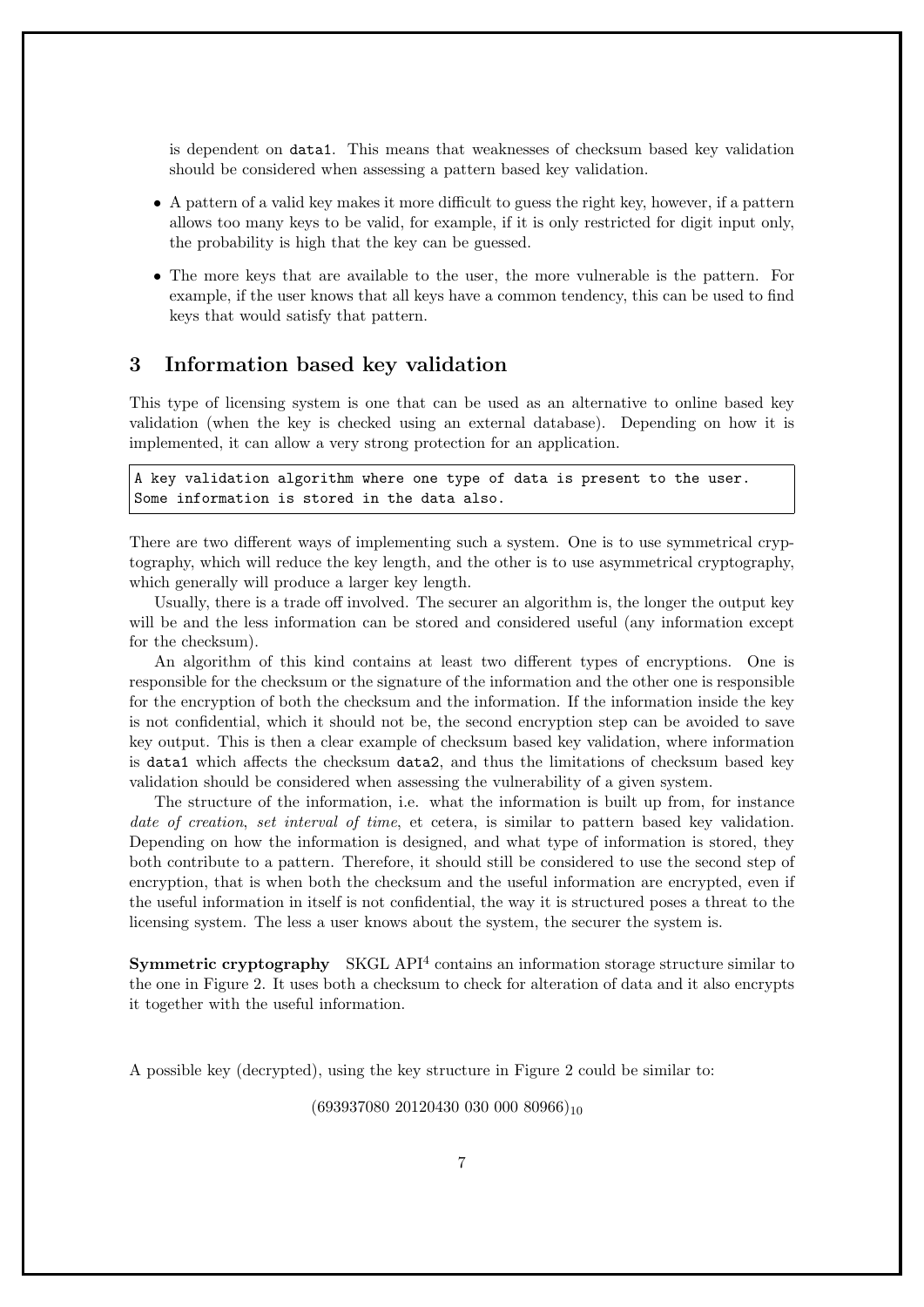

Figure 2: The architecture of a key generated with SKGL API.

| Checksum      | 693937080 |
|---------------|-----------|
| Creation date | 20120430  |
| Set time      | 030       |
| Features      | 000       |
| IЧ            | 80966     |

Table 3: An example of a key that follows the defined structure in Figure 2

In Table 3 an example of the different pieces of information can be seen.

During the construction of this algorithm, one of the conclusions that was drawn is that the checksum should be placed in the beginning of the key because it will contribute to a much greater change in the value of this large number, and thus a single change of the useful information will cause a notable change in the key in base 26.

It was also noticed that it is a good idea to check for the maximum and minimum values that a key can be. For example, the checksum function will output all possible combinations of nine digit numbers except for those smaller than  $10^8$ , that is  $\{n|10^8 \le n \le 10^9 - 1, n \in \mathbb{Z}^+\}$ . Almost the same is assumed for the creation date, but instead it is all combinations of eight digit numbers,  $\{n|0 \le n \le 10^8 - 1, n \in \mathbb{Z}^+\}$ . The set time can be any three digit number,  ${n \geq 10^3 - 1, n \in \mathbb{Z}^+}$  and the Id is any five digit number  ${n \geq 10^5 - 1, n \in \mathbb{Z}^+}.$ Since each feature can be either true or false and there are eight features in total, the maximum value is  $2^8 - 1$ , so  $\{n | 0 \le n \le 2^8 - 1, n \in \mathbb{Z}^+\}$ . In this way, by proving that the largest key, that is, when  $n$  is as great as possible and the smallest key where  $n$  is as small as possible have the same key length in base 26, it can be claimed that all keys with these specifications are going to be of the same length in base 26. This is a good result not only for aesthetic purposes but also because there is now another pattern that keys are to follow in order to be valid. In order to quickly check whether the key is valid or invalid, this is one of the small checks that can be performed to reduce the time for a validation.

The key with the largest value would have the following value:

 $(999999999 99999999 999 255 99999)_{10} = (NBFRV FEVRO CGGQU KZQCD)_{26}$ 

and the key with the smallest value would have following value:

 $(100000000 0000000 000 000 000 0000)_{10} = (BHXZE SSRTY VAQGX MERIM)_{26}$ 

Therefore, as long as the *n* value is within its boundaries, the key will have a constant length.  $\Box$ 

Further development The development of an information based key validation system requires consideration of the way the system can be optimized. In the SKGL API, it can be

 $^4$ http://skgl.codeplex.com/. Last accessed  $2014.02.02$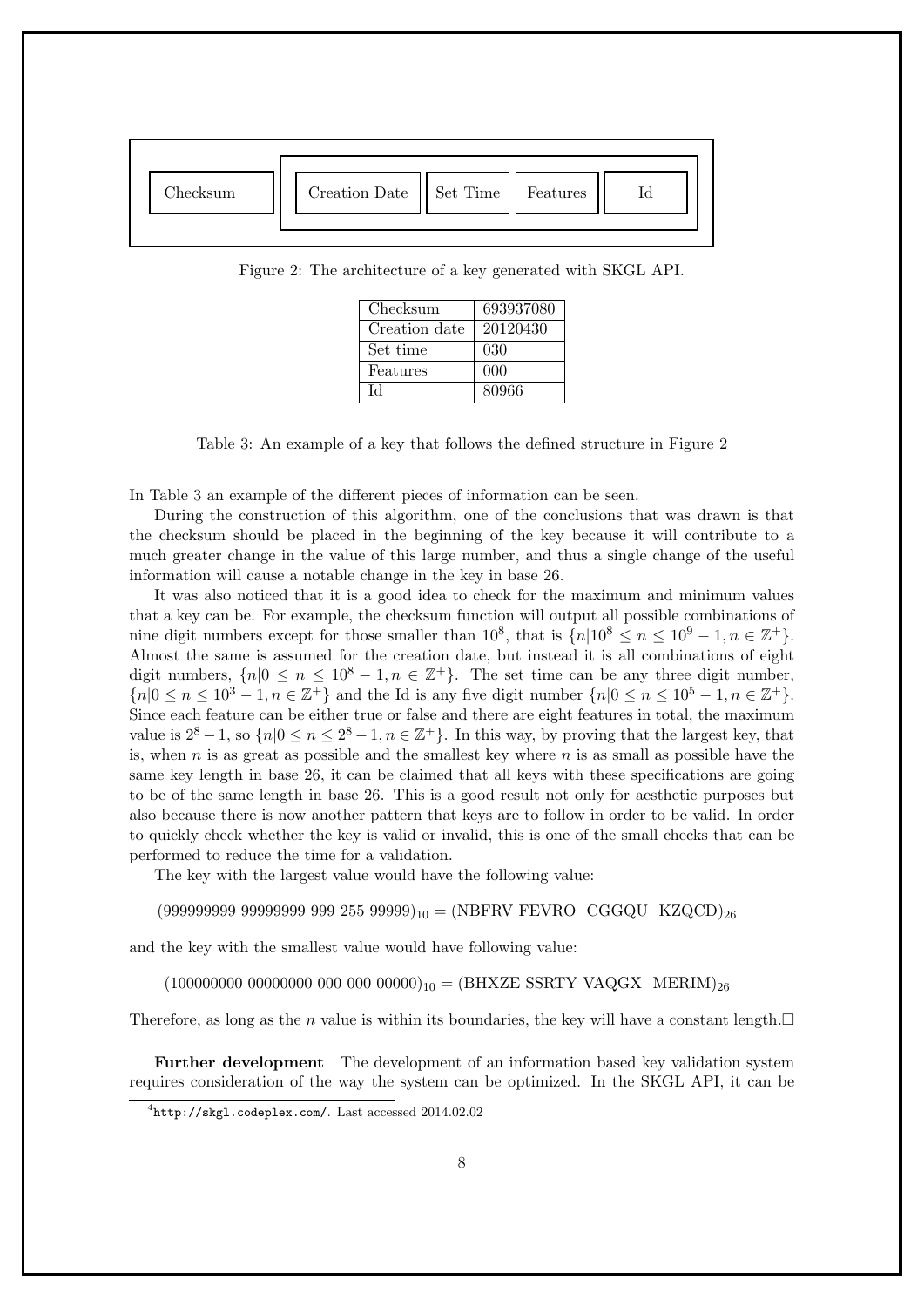seen that the data is stored in radix 10 and later converted into radix 26. Given this, by letting the maximum value where features are stored be  $2^9 - 1$  instead of  $2^8 - 1$ , it can be seen that the key with the largest value will still have a constant length, that is 25 characters. Thus nine features can be used instead, because the number of digits of  $2^9 - 1$  will be the same as the number of digits of  $2^8 - 1$ , that is, 3 digits.

Since radix 10 is used, the data optimization is made in such a way that the maximum value for a specific part of the information, for example the creation date, is as close to the largest value that can be stored in radix 10 with the same number of digits.

To clarify this a bit more, because the maximum value of the creation date will be  $10^8 - 1 =$ 99999999, it can be seen that the number of digits that has to be allocated is eight, and when this is compared to the maximum value that can be constructed in base 10 with eight digits, it is in fact also  $10^8 - 1 = 99999999$ , so it can be said that this piece of information is optimized.

On the other hand, when analysing the storage of features, where the maximum value is  $2<sup>8</sup> - 1$ , it can be seen that it is not entirely optimized. That is because the maximum value in base 10 that has three digits is  $10^3 - 1 = 999$ . Percentagewise,  $2^8 - 1$  is only  $26\%$  of  $10^3 - 1$ , thus 74% of the value is not used at all. Even if nine features would be allowed, where the maximum value would be  $2^9 - 1$ , in contrast to the largest possible three digit number,  $10^3 - 1$ , it would constitute 51% only, which is roughly a half. Therefore, this is not an optimized way of storing that data, and it should be considered to choose base 2 instead because the initial data is stored in binary.

Asymmetric cryptography This option is in most cases more secure than symmetric cryptography, because it works on the principle of digital signing. The public key is stored inside the client application, which can be used to verify the signature<sup>5</sup> of the useful information. The private key that can generate these signatures is stored on a server or in the publisher's application.

There must be some applications that have implemented this idea. By searching through CodePlex, Activatar<sup>6</sup> can be found, which works on the idea of public key cryptography. It uses RSA for the signature mechanism.

If such a system is to be designed now, it would be better to use Elliptic key cryptography since it will reduce the output key size and still be quite secure.

#### Weaknesses

- The checksum is a function that generates a value **data2** based on **data1**, so the weaknesses of checksum based key validation should be considered.
- The way the information is arranged in the key and features like key length and type of information are rules the key should obey in order to be valid. In this way, if the key contains both a checksum function and uses the second step of encryption (when the checksum is encrypted together with the information), it is a good idea to review the weaknesses of pattern based key validation.

 $5$ http://msdn.microsoft.com/en-us/library/hk8wx38z(v=vs.110).aspx. Last accessed  $2014.02.03$  $^6$ http://activatar.codeplex.com/. Last accessed  $2014.02.03$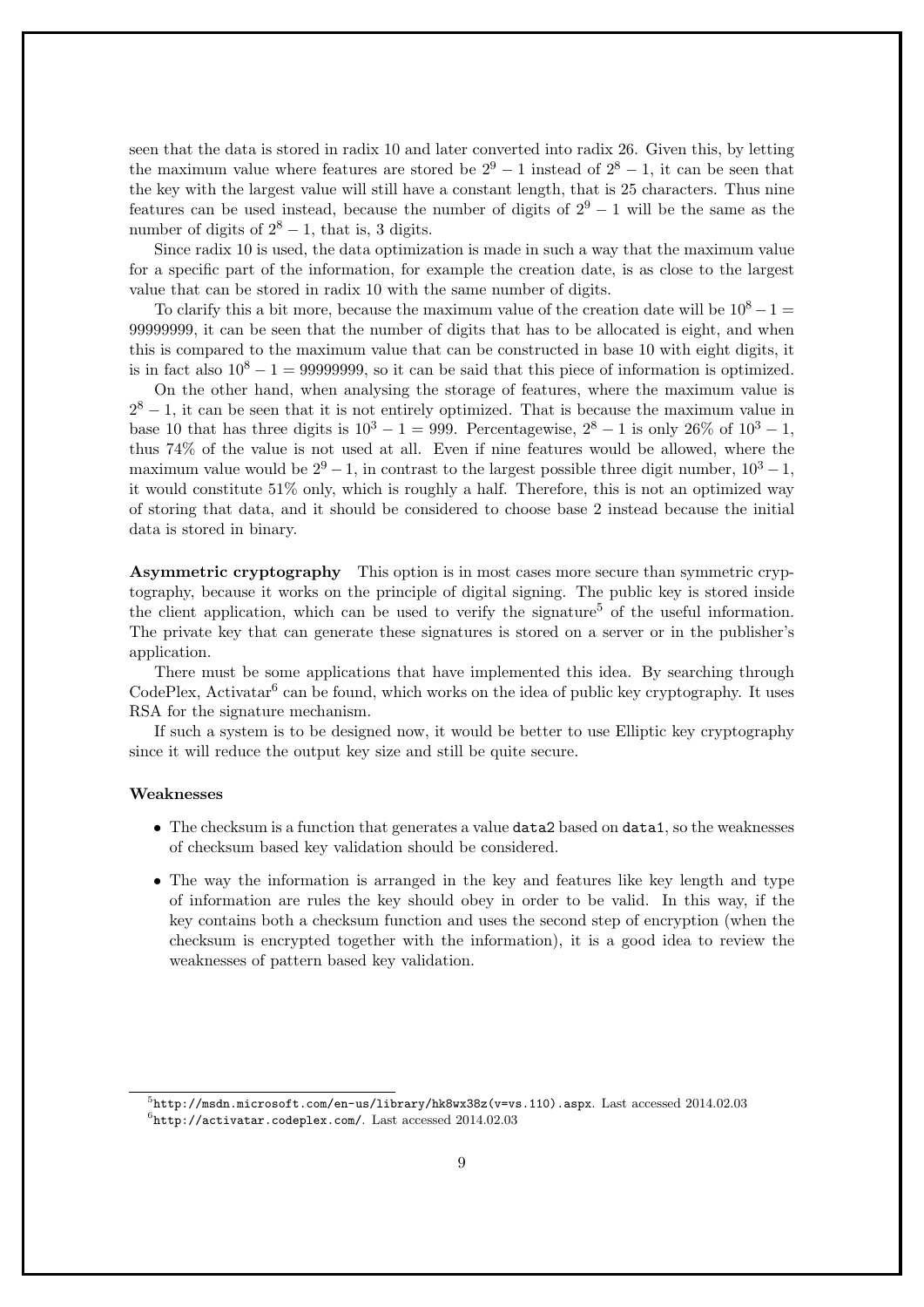# Conclusion

There are several conclusions we can draw from these different groups of key validation algorithms. First, the choice of a system depends on the information that is to be stored in the key. If there are only two license options, registered and unregistered, checksum based key validation or pattern based validation can be used. If, however, more information that has to be stored, information based key validation can be used instead. The second conclusion is that if a key validation system is to be set up at this point, online key validation should be considered also. That is because the validation method is not stored on the client's computer, and so cannot be found that easily. Online key validation also gives more control to the application developer since it makes it possible to block a key, or change any data associated with the key.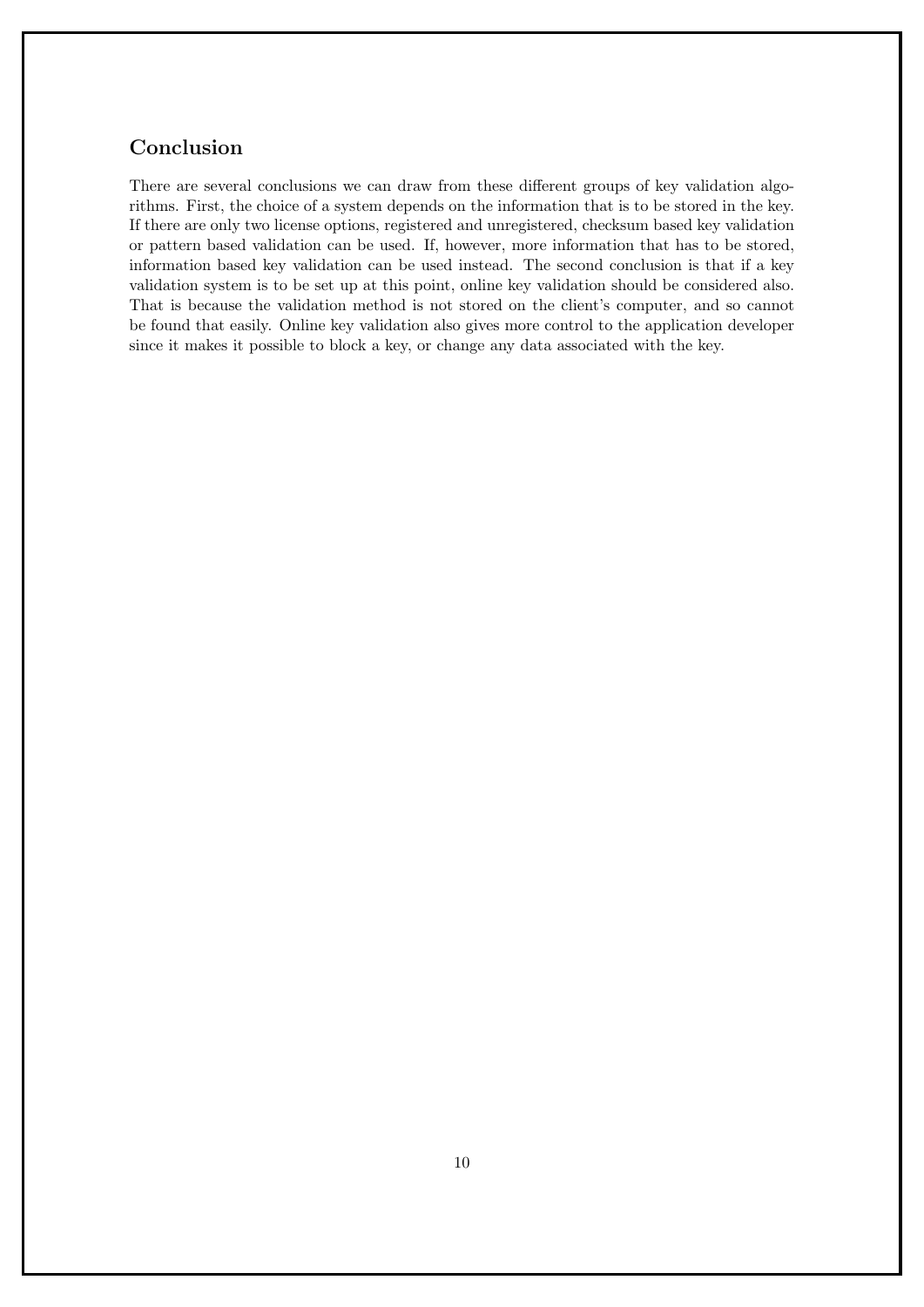# Bibliography

- http://msdn.microsoft.com/en-us/library/system.text.regularexpressions.regex(v= vs.110).aspx, Last accessed 2014.02.03
- $\bullet$ http://skbl.clizware.net/help.html. Last accessed 2014.01.31
- $\bullet$ http://stackoverflow.com/a/3007632/1275924. Last accessed 2014.01.31
- http://skgl.codeplex.com/. Last accessed 2014.02.02
- http://activatar.codeplex.com/. Last accessed 2014.02.03
- http://msdn.microsoft.com/en-us/library/hk8wx38z(v=vs.110).aspx. Last accessed 2014.02.03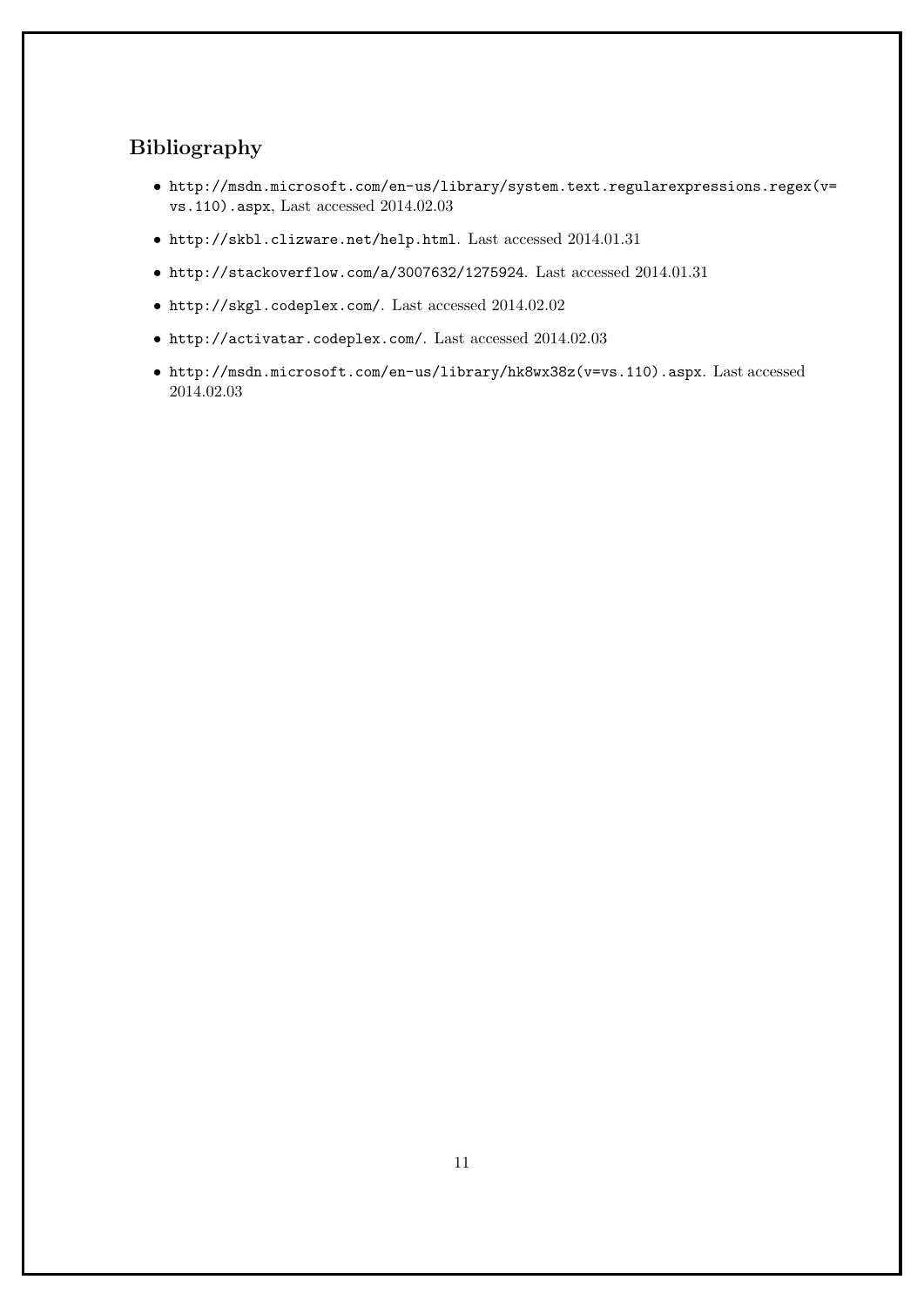# Appendix  $A$  – Help functions

This is the code that has to be added to Example 2 in Pattern based key validation section. It can also be downloaded at http://dev.artemlos.net/func/conf1.txt.

```
1 static string base10ToBase26 (string s)
2 {
        char [] allowedLetters = "ABCDEFGHIJKLMNOPQRSTUVWXYZ".ToCharArray ();
4
5 decimal num = Convert. ToDecimal (s);
6 int reminder = 0;
7
8 char [] result = new char [s. ToString (). Length + 1];
9 \mid \text{int } j = 0;10
11
12 while ((num >= 26))
13 {
14 \vert reminder = Convert. ToInt32 (num \% 26);
15 \vert result [j] = allowedLetters [reminder];
16 num = (num - reminder) / 26;<br>17 i += 1:
        j \neq 1;18 }
19
20 \vert result [j] = allowedLetters [Convert . ToInt32 (num)];
21
22 string returnNum = "";
\frac{23}{24}for (int k = j; k \ge 0; k = 1)
25 {
26 returnNum += result [k];
27 \mid \cdot \cdot \cdot \cdot \cdot28 return returnNum;
29
30 \mid }
31 static string base26ToBase10 (string s)
32 \mid \in33 string allowedLetters = "ABCDEFGHIJKLMNOPQRSTUVWXYZ";
34 System . Numerics . BigInteger result = new System . Numerics . BigInteger () ;
35
36 for (int i = 0; i <= s. Length - 1; i += 1)
\begin{array}{c|c}\n 37 & \text{f} \\
 38 & \text{f}\n\end{array}38 BigInteger pow = powof (26, (s. Length - i - 1));<br>39 result = result + allowedLetters. IndexOf(s. Subs
            result = result + allowedLeters. IndexOf(s.Substring(i, 1)) * pow;40 }
41 return result. ToString ();
42 \mid \}43 static BigInteger powof (int x, int y)
\begin{array}{c|c} 44 & \f{45} \end{array}BigInteger newNum = 1;
46
47 if (y == 0)
48 {
49 return 1;
50 }
51 else if (y == 1)52 {
53 return x;
54 }
55 else
56 {
```